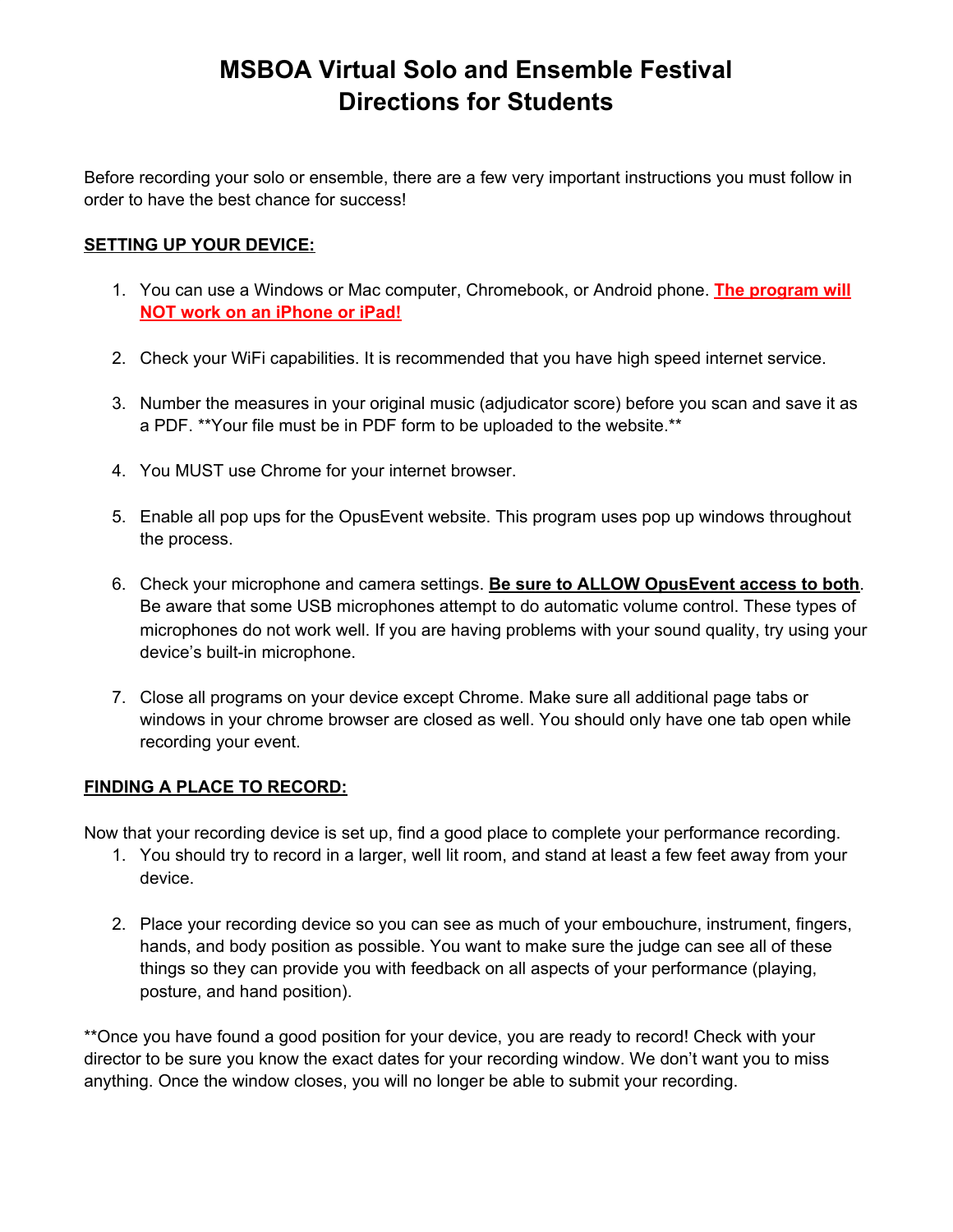## **FINDING YOUR PERFORMANCE LINK:**

At the beginning of your upload window, you will receive an email with your own personal performance link. This email will come from [no-reply@opusevent.com](mailto:no-reply@opusevent.com) and is unique to you. **DO NOT forward or share your performance link with anyone else.** You will get a separate email and link for each paid event. For ensembles, only the event leader will receive the link. Your link will only work during your official upload window. If you don't see the email, look in your spam or junk folders. If it is still not there, contact your director.

- 1. Open your email and click on the performance link. A new page will open in your chrome browser labeled Entry Form - Opus Contest.
- 2. Close your email tab as you should only have the Entry Form tab open in your chrome browser.
- 3. Enter your email address and your director's last name in the pop up window and click continue.
- 4. Check the instrument, type of event, and event leader name to be sure it is all correct. If there are mistakes, notify your director immediately.
- 5. Scroll to the bottom of the page and you will see the **Virtual Performance area**. Complete all parts of the online event listed in the table.
- 6. If your director was not able to upload the pdf of your numbered original score, you need to do it before you record your performance. It will have a red X next to it. **\*\*If there is a score uploaded, you will see a green check mark next to the Upload button.\*\***
- 7. Click on the **Upload** button. You can either upload or drag and drop the PDF file from your device.
- 8. After you upload the PDF, You will be redirected to the event information page. Here you can view your file to be sure it is correct. If you accidentally choose the wrong file, go through the process again. It will automatically overwrite the old file and only the newest one will be saved.

#### **RECORDING YOUR PERFORMANCE:**

You are now ready to record for your live performance.

- 1. Click **Live record**.
- 2. Read all the instructions carefully. Click on the Test button to test your audio and video**.** It is recommended that you test your device at least once before recording. You can change the camera position or volumes and test it again if necessary.
- 3. When you are happy with your audio and video, you can begin your performance. You will have 6 minutes (360 seconds) of recording time to complete your event. Chamber ensembles will have 12 minutes of recording time. There will be a timer counting down your remaining recording time in the live record area.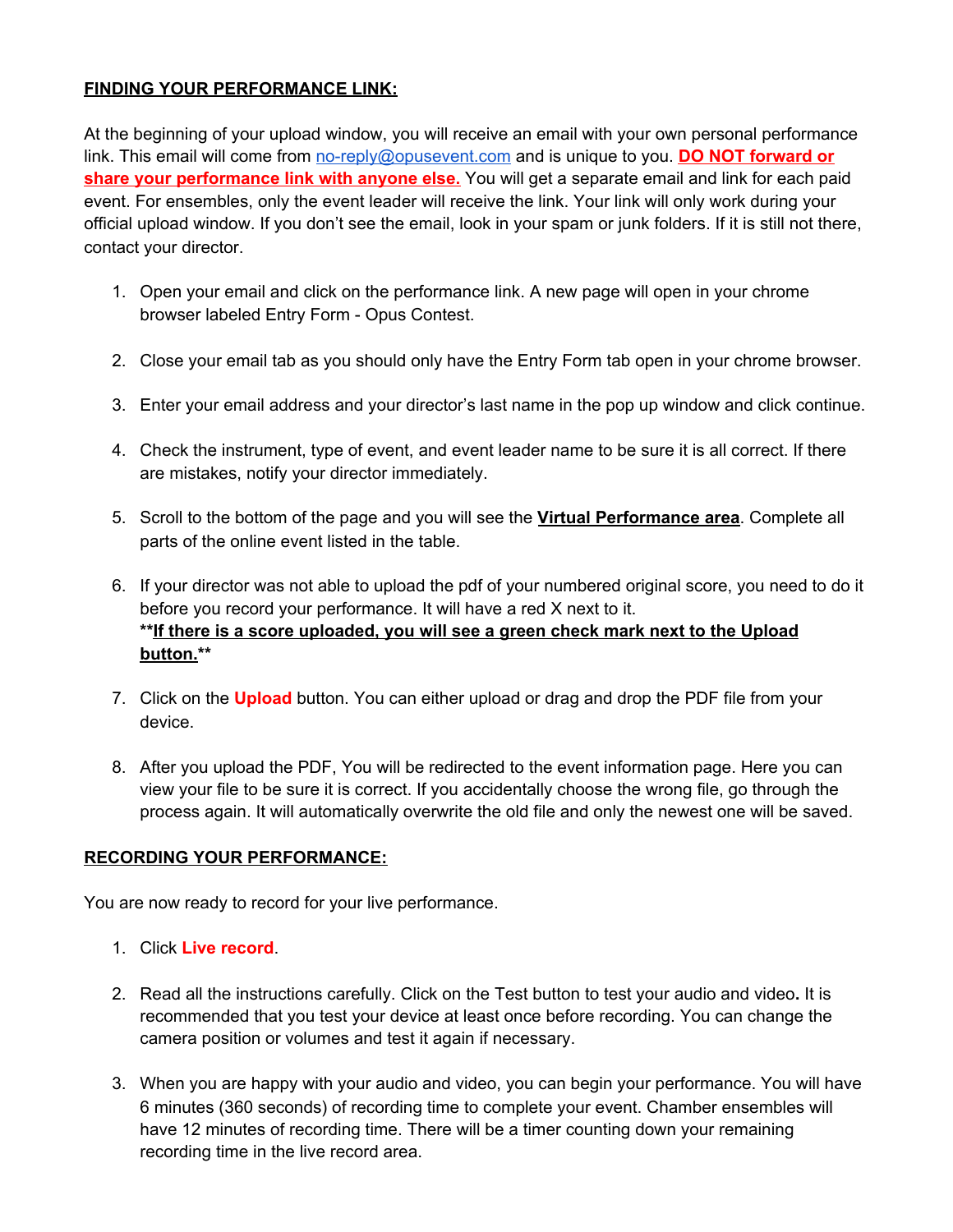- 4. **Click Perform**. When you are absolutely ready, click start exercise.
- 5. Look at the camera and BRIEFLY introduce yourself; say your name, grade, school, and the title and composer of your piece.
- 6. **HOLD UP YOUR MUSIC TO THE SCREEN SO IT IS VISIBLE**. Take a deep breath and play your music. Try not to concentrate on the timer. You will not be penalized if the recording stops before the end of your piece. Just relax and play to the best of your ability.
- 7. **Do not push any other buttons.** If there is still time remaining, smile, bow, and walk out of the frame. Wait for the time to run out. The recording will automatically stop after the allotted time and be uploaded to the website. You cannot restart the recording or try again. It is extremely important that you do not push the Finished Recording button.
- 8. Be patient. The upload may take a few minutes. You will automatically be redirected to the event information page when the upload is complete.

# **Congratulations on finishing your MSBOA Virtual Solo & Ensemble performance!**

## **RECORDING YOUR ADDITIONAL PROFICIENCY REQUIREMENTS:**

If you are doing a proficiency solo event, you will have a second Live Record button. This is where you will record additional proficiency requirements. Your director will have the requirements you will need to know for your proficiency level.

- 1. Click **Live Record**. You will be given the option to test your audio and video again. Click Test and follow the same steps as before. When finished, click **Perform**.
- 2. Click **Start Exercise**. You cannot restart, so be sure you are ready to go before clicking on the start exercise button. **\*If you are performing a timpani proficiency solo, this is where you will record your etude.**
- 3. All other proficiency soloists will see a list of 5 scales or snare rudiments, and instructions on how to perform them. Wind players will need to choose WHETHER to TONGUE OR SLUR your scales. You will have 3 minutes (180 seconds) to complete your proficiency requirements. The clock in the upper right corner will be counting down your remaining performance time. **\*We recommend you play the scales or rudiments in the order listed so you don't miss any of them.**
- 4. Announce the name of the scale or snare rudiment, then play it.
- 5. Announce the next scale or rudiment, then play. Repeat this until you have announced and played all 5.
- 6. After 3 minutes, the recording will automatically be uploaded to the website. If there is remaining time, smile, bow, and walk out of the frame. Wait until the recording stops on its own and is uploaded to the website. **Do not push any other buttons.**